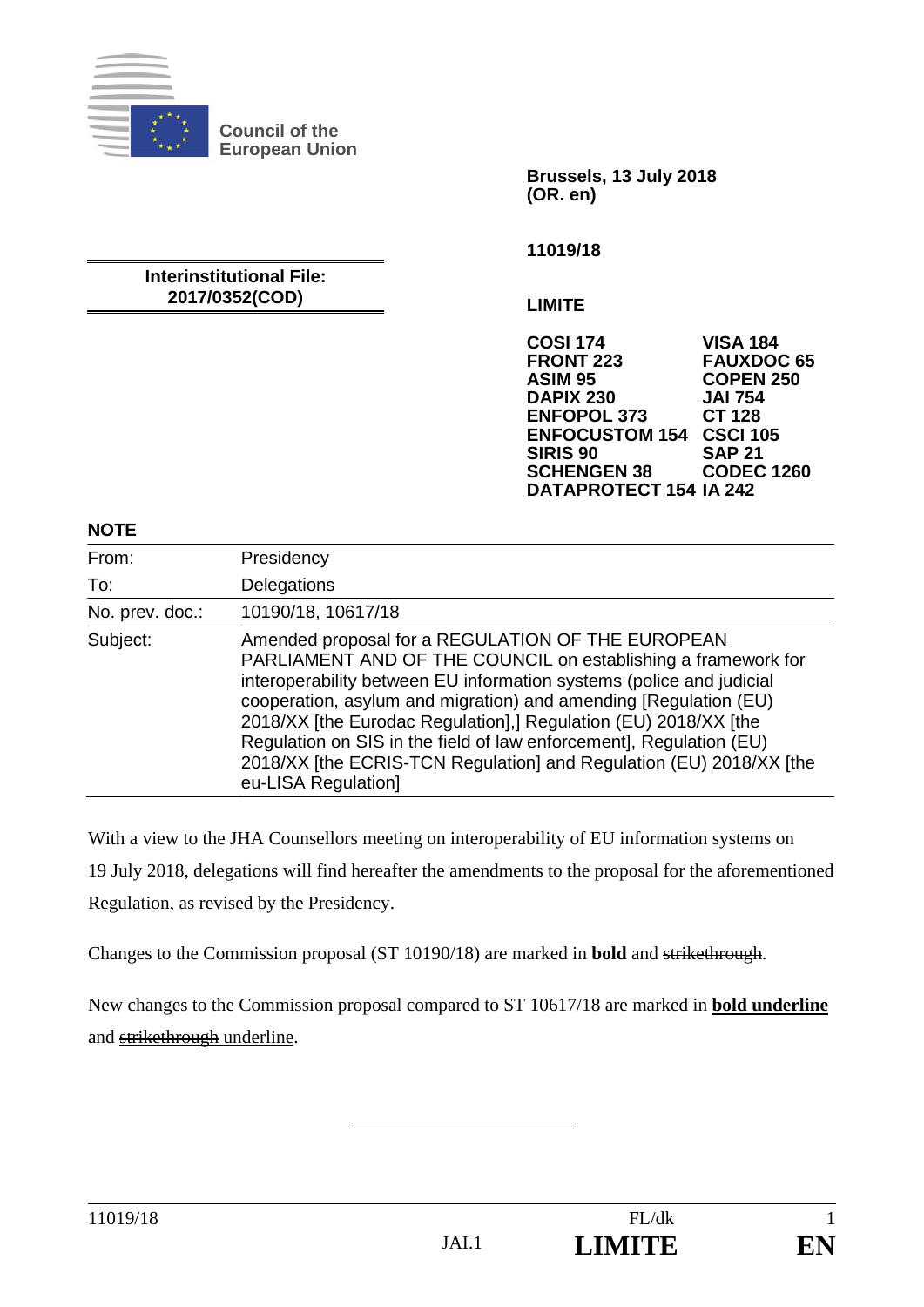### **ANNEX**

# **CHAPTER VIIIa Amendments to other Union instruments**<sup>1</sup>

[*Article 55a Amendments to Regulation (EU) 2018/XX [the Eurodac Regulation]*]

#### *Article 55b Amendments to Regulation (EU) 2018/XX [the SIS Regulation in the field of law enforcement]*

Regulation (EU) 2018/XX is amended as follows:

1. In Article 3(1), the following points are added:

"(q**p**) 'ESP' means the European search portal **established by** as defined in [Article 6**(1)** of Regulation 2018/XX on interoperability].

(r**q**) 'shared BMS' means the shared biometric matching service **established by** as defined in [Article 12**(1)** of Regulation 2018/XX on interoperability].

(s**r**) 'CIR' means the common identity repository as referred to in **established by** [Article 17**(1)** of Regulation 2018/XX on interoperability];

(t**s**) 'MID' means the multiple-identity detector **established by** as defined in [Article 25**(1)** of Regulation 2018/XX on interoperability].".

2. Article 4 is amended as follows:

(a) in paragraph 1, the following point (d) is added**:** 

"(d) a secure communication infrastructure between CS-SIS and the central infrastructures of the European Search Portal (ESP) established in accordance with [Article 6 of Regulation 2018/XX on interoperability], the shared biometric matching service (BMS) established in accordance with [Article 12 of Regulation 2018/XX on interoperability] and the multiple identity detector (MID) established in accordance with [Article 25 of Regulation 2018/XX on interoperability]".

 **1**

General scrutiny reservation: **DE**, **SE**. Parliamentary reservation: **FR**.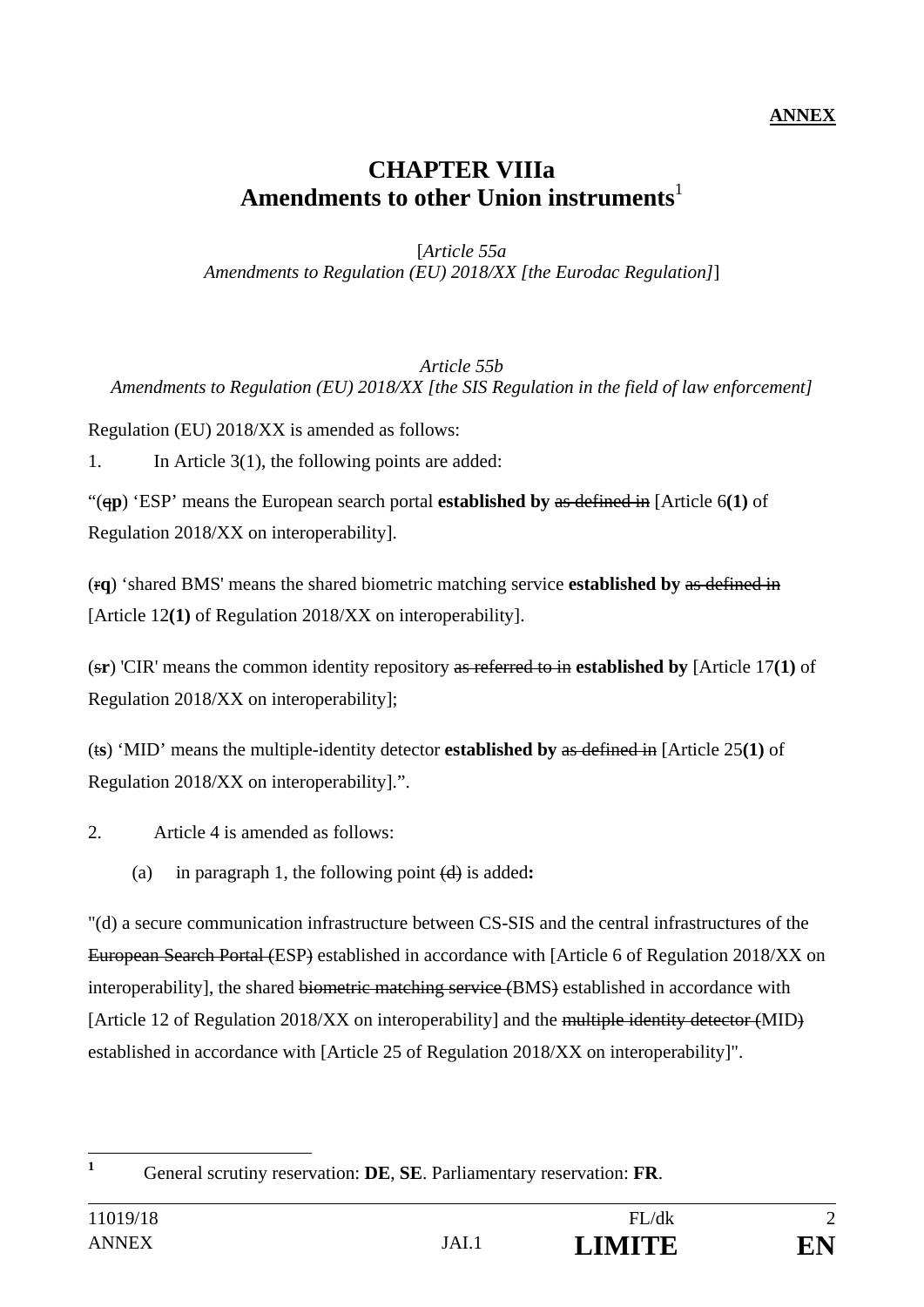## (b) the following paragraphs  $6$  and  $7$  are added:

"**5**6. Without prejudice to paragraphs (1) to (**4**5) of this Article, SIS data on persons and identity documents may also be searched via the ESP."

**6**7. Without prejudice to paragraphs (1) to (**4**5) of this Article, SIS data on persons and identity documents may also be transmitted via the secure communication infrastructure referred to in **point (d) of** paragraph (1) point d) of this Article. These transmissions shall be limited to the extent that the data are required for the functionalities referred to by [Regulation 2018/XX on interoperability].".

## 3. In Article 7 the following paragraph 2a is **inserted** added:

"2a. The SIRENE Bureaux shall also ensure the verification of different identities in accordance with [Article 29 Regulation 2018/XX on interoperability]. To the extent necessary to carry out this task, the SIRENE Bureaux shall have access to consulting the data stored in the CIR **and the MID** for the purposes laid down in [Article**s** 21 **and 26** of Regulation 2018/XX on interoperability]."

#### 4. In Article 8, paragraph 4 is deleted.

**4**5. In Article 12**,** the following paragraph 1a is **inserted** added:

"1a. Member States shall ensure that every access to personal data via the ESP are also logged for the purposes of checking whether or not the search is lawful, monitoring the lawfulness of data processing, self-monitoring, data integrity and security."

**56.** In Article 43(1), the following point  $\left(\frac{1}{2}\right)$  is added:

"(**e**g) verifying different identities and combating identity fraud in accordance with [Chapter V of Regulation 2018/XX on interoperability]."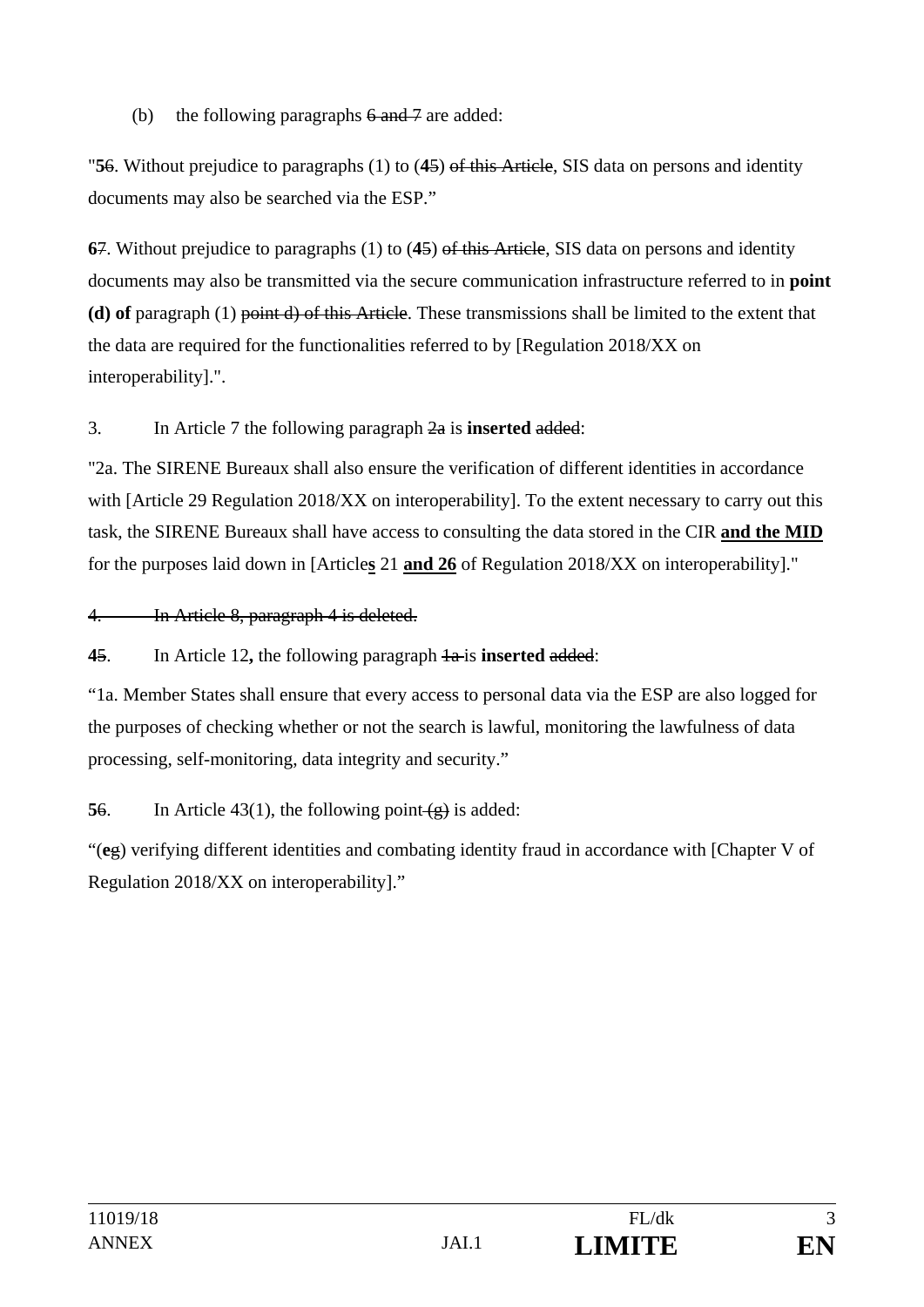**6**7. In Article 71, paragraph 6, is replaced by the following:

"6. For the purpose of paragraphs 3, 4 and 5 of this Article and of Article 15(5), the Agency shall store data referred to in paragraph 3 of this Article and in Article 15(5) which shall not allow for the identification of individuals in the central repository for reporting and statistics referred to in [Article 39 of the Regulation 2018/XX on interoperability].

The Agency shall allow the Commission and the agencies **bodies** referred to in paragraph 5 to obtain bespoke reports and statistics. Upon request, the Agency shall give access to Member States, the Commission, Europol, and the European Border and Coast Guard Agency to the central repository in accordance with [Article 39 of the Regulation 2018/XX on interoperability]."

## *Article 55c Amendments to Regulation (EU) 2018/XX [the ECRIS-TCN Regulation]<sup>2</sup>* Regulation (EU) 2018/XX [the ECRIS-TCN Regulation] is amended as follows:

1. In Article 1, the following point is added:

"(c) the conditions under which the ECRIS-TCN system contributes to facilitating and assisting in the correct identification of persons registered in the ECRIS-TCN system under the conditions and for the ultimate objectives referred to in [Article 20 of Regulation 2018/XX on interoperability], by storing identity, travel document and biometric data in the common identity repository (CIR) established by [Article 17**(1)** of Regulation 2018/XX on interoperability]."

 **2** Following the explanations provided by the Commission at the JHA Counsellors meeting on 9 July, the Presidency believes that it would be preferable to use the wording 'identity, travel document and biometric data' even if these terms are not (yet) used in the ECRIS-TCN Draft Regulation (still under discussion with the EP) as using terms like 'identity information' would allow the user to identify that these data come from ECRIS-TCN.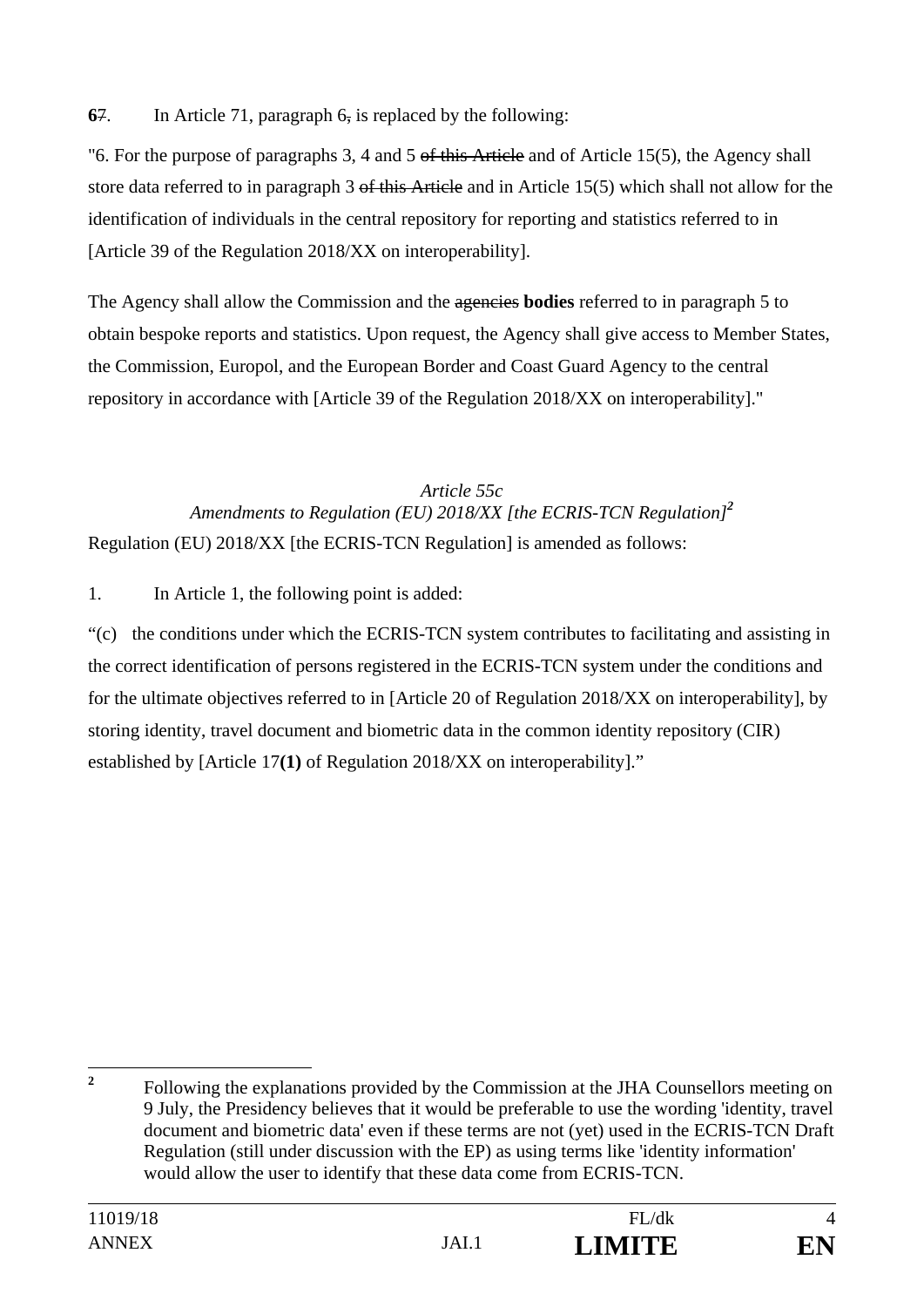2. Article 2 is replaced by the following:

"Article 2

Scope

This Regulation applies to the processing of identity information of third country nationals who have been subject to convictions in the Member States for the purpose of identifying the Member States where such convictions were handed down, as well as for contributing to facilitating and assisting in the correct identification of persons **in accordance with this Regulation and with Regulation 2018/XX on interoperability**."

3. Article 3 is amended as follows:

4. (a) T**t**he following points are added to Article 3:

"(q) 'CIR' means the common identity repository **established by** as defined in [Article **17(1)** 4(35) of Regulation 2018/XX on interoperability];

(r) 'ECRIS-TCN data' means all data stored in the ECRIS-TCN Central System and in the CIR in accordance with Article 5."

(b) in point (n)**,** the words 'Central System' are replaced by the words 'the ECRIS-TCN Central System and the CIR'.

**4**5. Article 4(1) is amended as follows:

(a) point (a) is replaced by the following:

# "(a) the common identity repository (CIR) as referred to in **established by** [Article  $17(1)(2)(a)$  of

Regulation 2018/XX on interoperability];"

(b) the following point  $(a\bar{b})$  is inserted:

(ab) a Central System (ECRIS-TCN Central System);"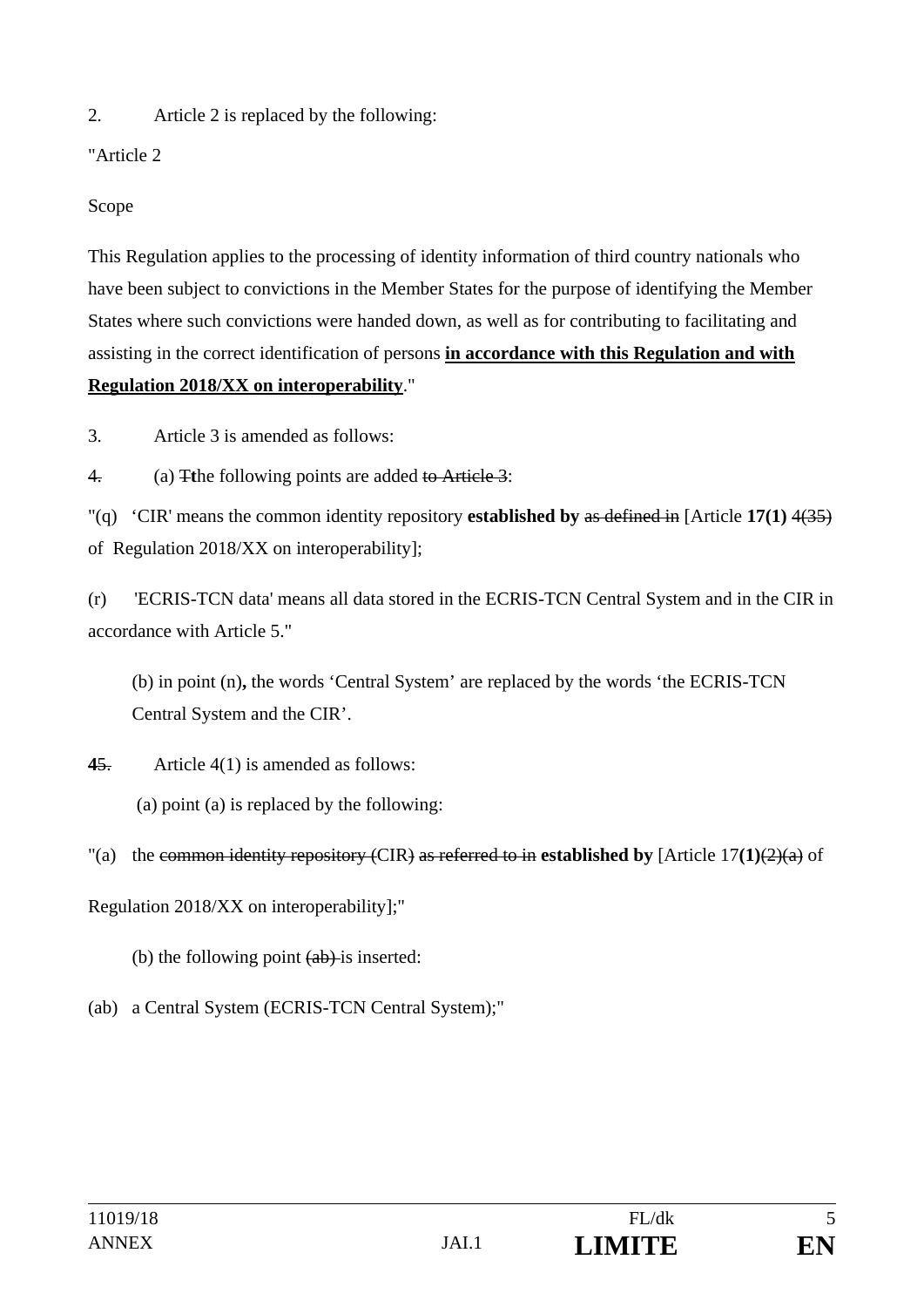## (c) the following point (e) is added:

"(e) a secure communication infrastructure between the ECRIS-TCN Central System and the central infrastructures of the European search portal established by [Article 6**(1)** of Regulation 2018/XX on interoperability], the shared biometric matching service established by [Article 12 of Regulation 2018/XX on interoperability], **and** the CIR established by [Article 17**(1)** of Regulation 2018/XX on interoperability] and the multiple-identity detector established by [Article 25 of Regulation 2018/XX on interoperability]."

**56.** In Article 5, the following paragraph  $\frac{1}{a}$  is inserted:

"1a. The CIR shall contain the data referred to in **point (b) of** Article 5(1)(b) and **Article** 5(2) and the following data of **point (a) of** Article 5(1)(a): surname (family name); first name(s) (given name(s)); date of birth; place of birth (town and country); nationality or nationalities; gender; the type and number of the person's travel document(s), as well as the name of the issuing authority thereof; and where applicable previous names, pseudonyms(s) and/or alias name(s), **as well as the type and number of the person's travel document(s) and the name of the issuing authority thereof**. The remaining ECRIS-TCN data shall be stored in the ECRIS-TCN Central System.".

**6**7. In Article 8, paragraph 2 is replaced by the following:

"2. Upon expiry of the retention period referred to in paragraph 1, the central authority of the convicting Member State shall erase the data record, including any fingerprints and facial images, without undue delay from the ECRIS-TCN Central System and the CIR. **This shall be done automatically, where possible, and in any event no later than one month after the expiry of the retention period.**".

## **6a. In Article 8, a new paragraph is added:**

**"3. Where a red link is stored in the multiple identity detector (MID) established by [Article 25 of Regulation 2018/XX on interoperability] in accordance with [Article 32 of Regulation 2018/XX on interoperability], the linked ECRIS-TCN data referred to in point (r) of Article 3 shall be stored in the CIR in accordance with [Article 23(3) of Regulation 2018/XX on interoperability]."**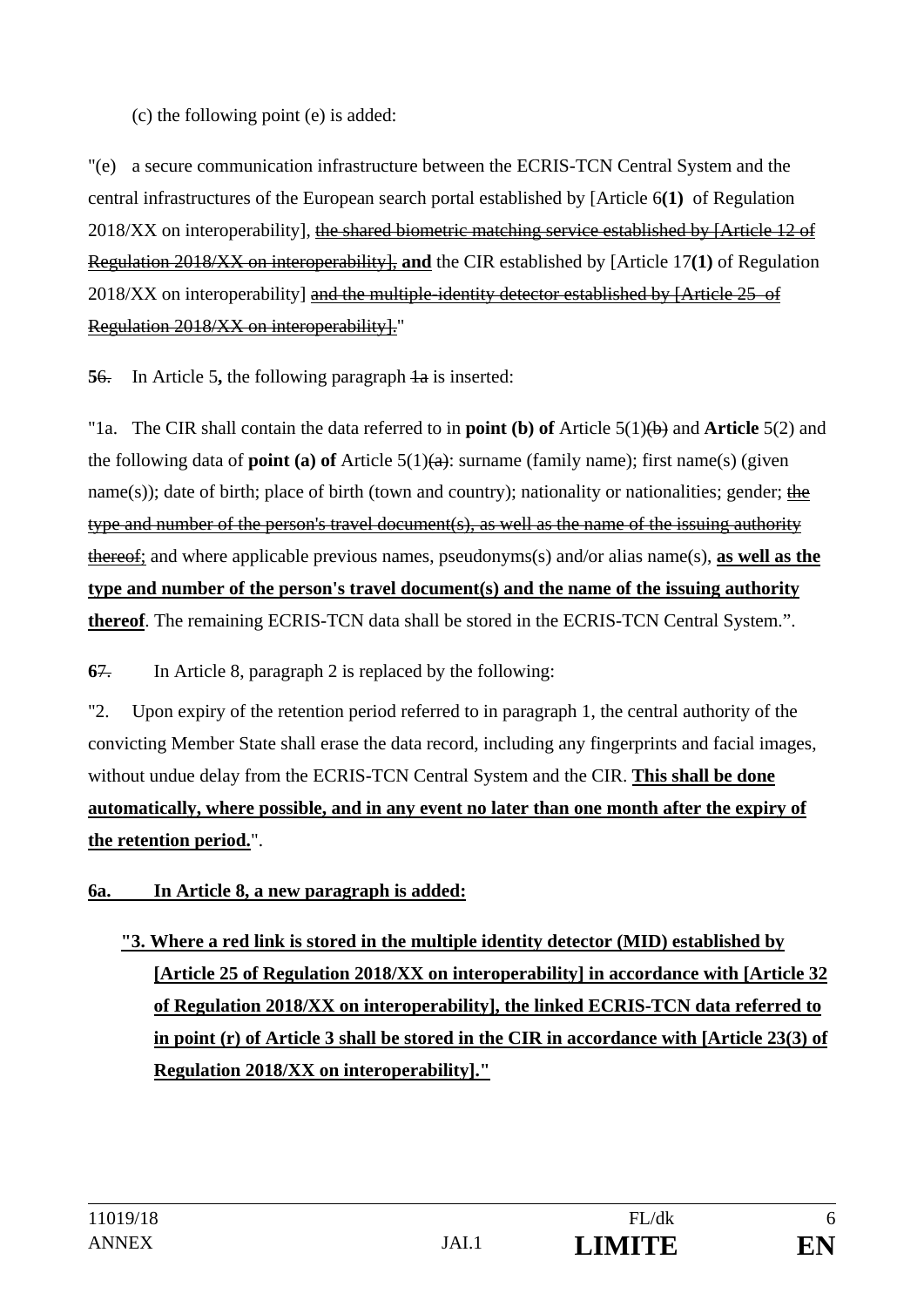**7**8. In Article 9, in paragraphs 1, 2, 3 and 4, the words '**ECRIS-TCN** Central System' are replaced by the words 'the ECRIS-TCN Central System and the CIR'.

# **7a. In Article 9, in paragraphs 2, 3 and 4, the words 'Central System' are replaced by the words 'the ECRIS-TCN Central System and the CIR'.**

- **8**9. In Article 12(2)**,** the words 'Central System' are replaced by the words 'the ECRIS-TCN Central System and the CIR'.
- **910.** In Article 13, in paragraphs 2 and 3, the words 'Central System' are replaced by the words 'the ECRIS-TCN Central System and the CIR'.
- **10**11. In Article 21(2)**,** the words 'Central System' are replaced by the words 'the ECRIS-TCN Central System and the CIR'.
- **11**12. Article 22 is amended as follows:
	- (a) P**p**aragraph 1 is replaced by the following:

"1. The data included in the **ECRIS-TCN** Central System and the CIR shall only be processed for the purposes of the identification of the Member State(s) holding the criminal records information of third country nationals, as well as for facilitating and assisting in the correct identification of persons registered in the ECRIS-TCN **in accordance with this Regulation and with Regulation 2018/XX on interoperability**."

(b) the following paragraph  $\frac{3}{2}$  is added:

"3. Access to consulting the ECRIS-TCN data stored in the CIR shall be reserved exclusively for the duly authorised staff of the national authorities of each Member State and for the duly authorised staff of the Union bodies that are competent for the purposes laid down in [Article 20 and Article 21 of Regulation 2018/XX on interoperability]. That access shall be limited to the extent necessary for the performance of the tasks of those national authorities and Union bodies in accordance with those purposes and shall be proportionate to the objectives pursued."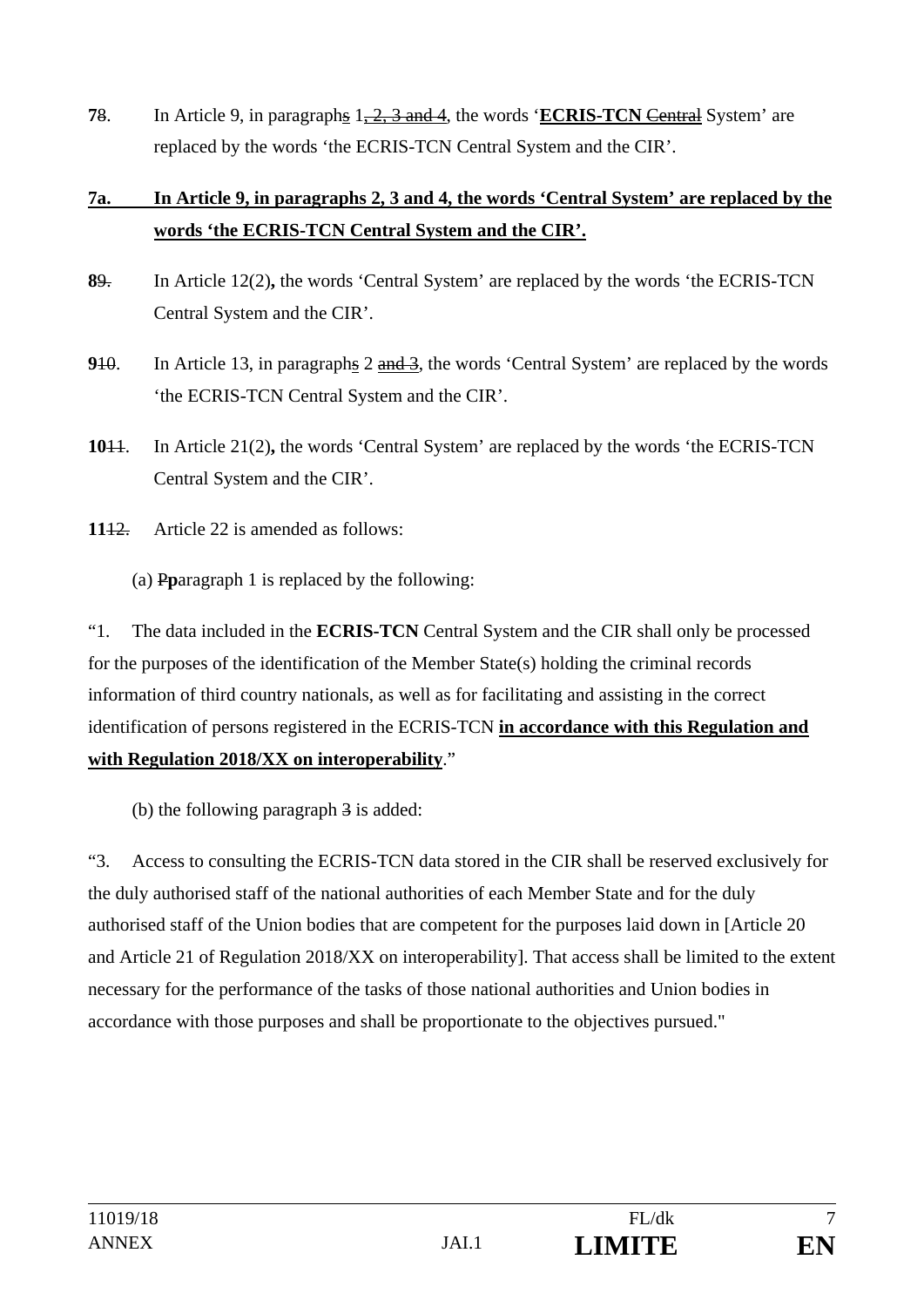**12**13. Article 30 is amended as follows:

(a) P**p**aragraph 2 is replaced by the following:

"2. For the purpose of paragraph 1 of this Article, eu-LISA shall store the data referred to in paragraph 1 in the central repository for reporting and statistics referred to in [Article 39 of the Regulation 2018/XX on interoperability]."**;** 

- (b) P**p**aragraph 3 is deleted.
- **13**14. In Article 31(1) the words 'Central System' are replaced by the words 'the ECRIS-TCN Central System and the CIR'.
- **14**15. In Article 38(2) the words 'Central System' are replaced by the words 'the ECRIS-TCN Central System and the CIR'.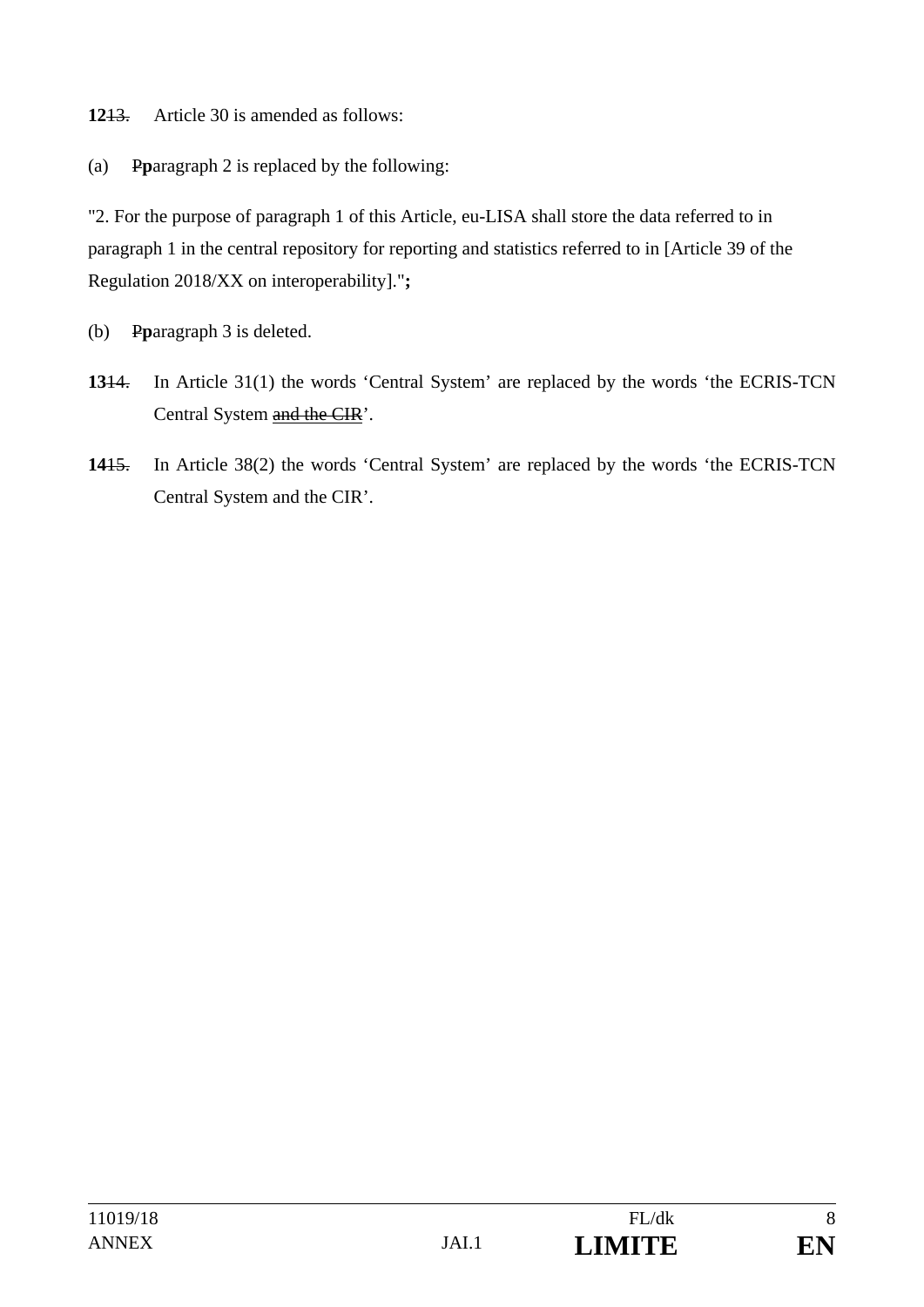# *Article 55d Amendments to Regulation (EU) 2018/XX [Regulation on eu-LISA]*  Regulation (EU) 2018/XX (eu-LISA) is amended as follows:

1. Article 8 is replaced by the following:

### *" Article 8 Data quality*

1. **Without prejudice to Member States' responsibilities with regard to the data entered into the systems under eu-LISA's operational responsibility,** eu-LISA, **closely involving its Advisory Groups,** shall establish for all systems under the Agency's operational responsibility automated data quality control mechanisms and procedures and common data quality indicators and the minimum quality standards to store data, in accordance with the relevant provisions of the systems' instruments and of [Article 37 of Regulation 2018/XX on interoperability].

2. eu-LISA shall establish a central repository for reporting and statistics in accordance with [Article 39 of Regulation 2018/XX on interoperability]."

2. Article 9 is replaced by the following:

## *" Article 9 Interoperability*

Where the interoperability of large-scale IT systems has been stipulated in a relevant legislative instrument the Agency shall develop the necessary actions conferred on it by those legislative instruments to enable that interoperability."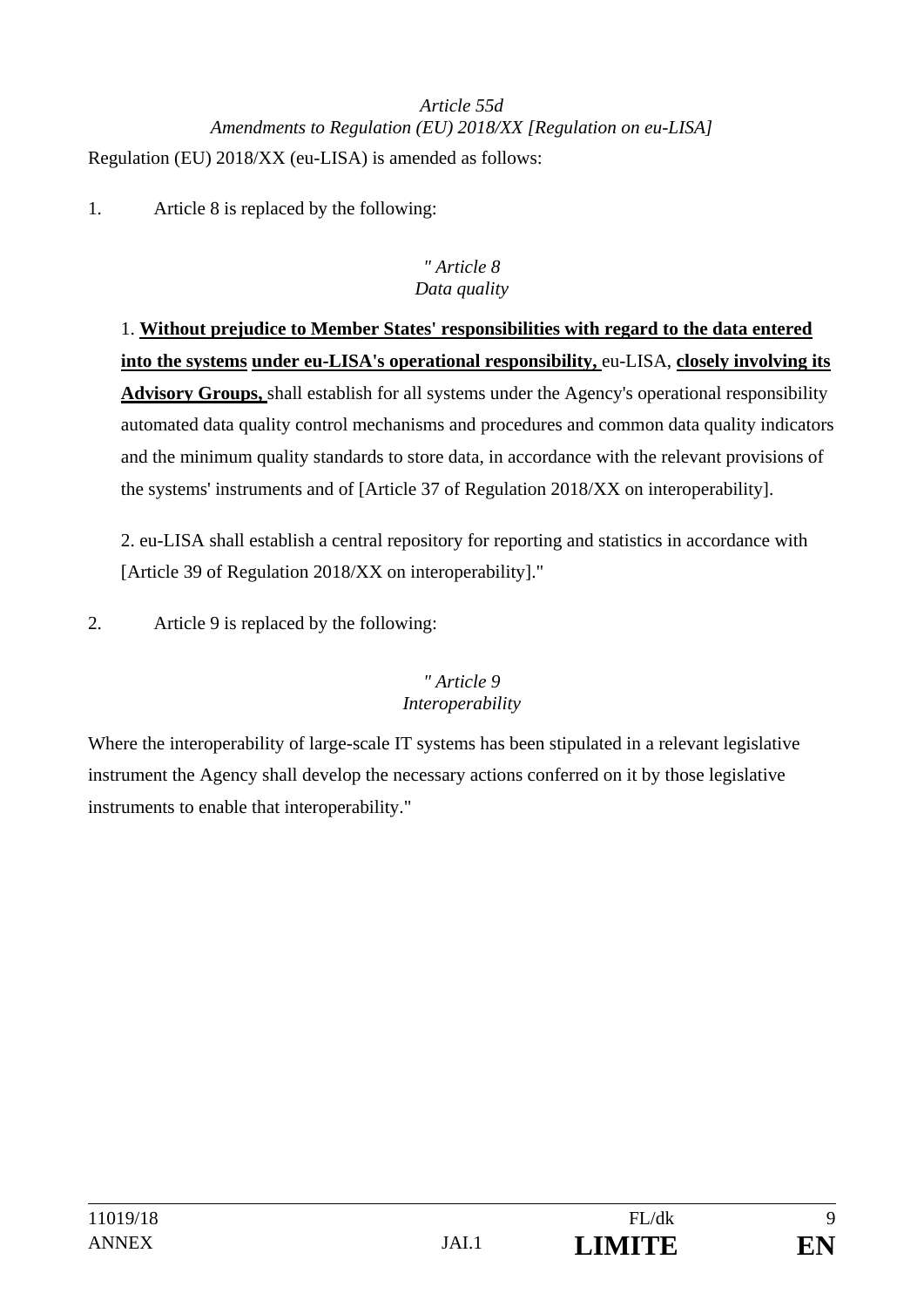#### 3. Article 15**(1)** is amended as follows:

#### (a) in paragraph 1 is amended as follows:

(ai) the following point (eea) is inserted:

"(eea) A**a**dopt the reports on the state of play of the development of the interoperability components pursuant to [Article 68(2) of Regulation 2018/XX on interoperability]."

 $(bii)$  point (ff) is replaced by the following:

"(ff) adopt the reports on the technical functioning of SIS II pursuant to Article 50(4) of Regulation (EC) No 1987/2006 and Article 66(4) of Decision 2007/533/JHA respectively [or Article 54(7) of Regulation 2018/XX of the European Parliament and of the Council on the establishment, operation and use of the Schengen Information System (SIS) in the field of border checks, amending Regulation (EU) No 515/2014 and repealing Regulation (EC) No 1987/2006 and Article 71(7) of Regulation 2018/XX of the European Parliament and of the Council on the establishment, operation and use of the Schengen Information System (SIS) in the field of police cooperation and judicial cooperation in criminal matters, amending Regulation (EU) No 515/2014 and repealing Regulation (EC) No 1986/2006, Council Decision 2007/533/JHA and Commission Decision 2010/261/EU], of VIS pursuant to Article 50(3) of Regulation (EC) No 767/2008 and Article 17(3) of Decision 2008/633/JHA, of EES pursuant to Article 72(4) of Regulation (EU) 2017/2226, of ETIAS pursuant to Article 81**92**(4) of Regulation (EU) 2018/XX on the ECRIS-TCN system and the ECRIS reference implementation pursuant to Article 34(4) of Regulation (EU) 2018/XX] and of the interoperability components pursuant to [Article 68(4) of Regulation 2018/XX on interoperability];"

(**c**iii) point (hh) is replaced by the following:

"(hh) adopt formal comments on the European Data Protection Supervisor's reports on the audits pursuant to Article 45(2) of Regulation (EC) No 1987/2006, Article 42(2) of Regulation (EC) No 767/2008 and Article 31(2) of Regulation (EU) No 603/2013, Article 56(2) of Regulation (EU) 2017/2226, and [Article 57 **67** of Regulation (EU) 2018/XX (establishing the ETIAS)] and to [Article 27(2) of Regulation (EU) 2018/XX (establishing the ECRIS-TCN system)] and to [Article 50 of Regulation 2018/XX on interoperability] and ensure appropriate follow-up of those audits;"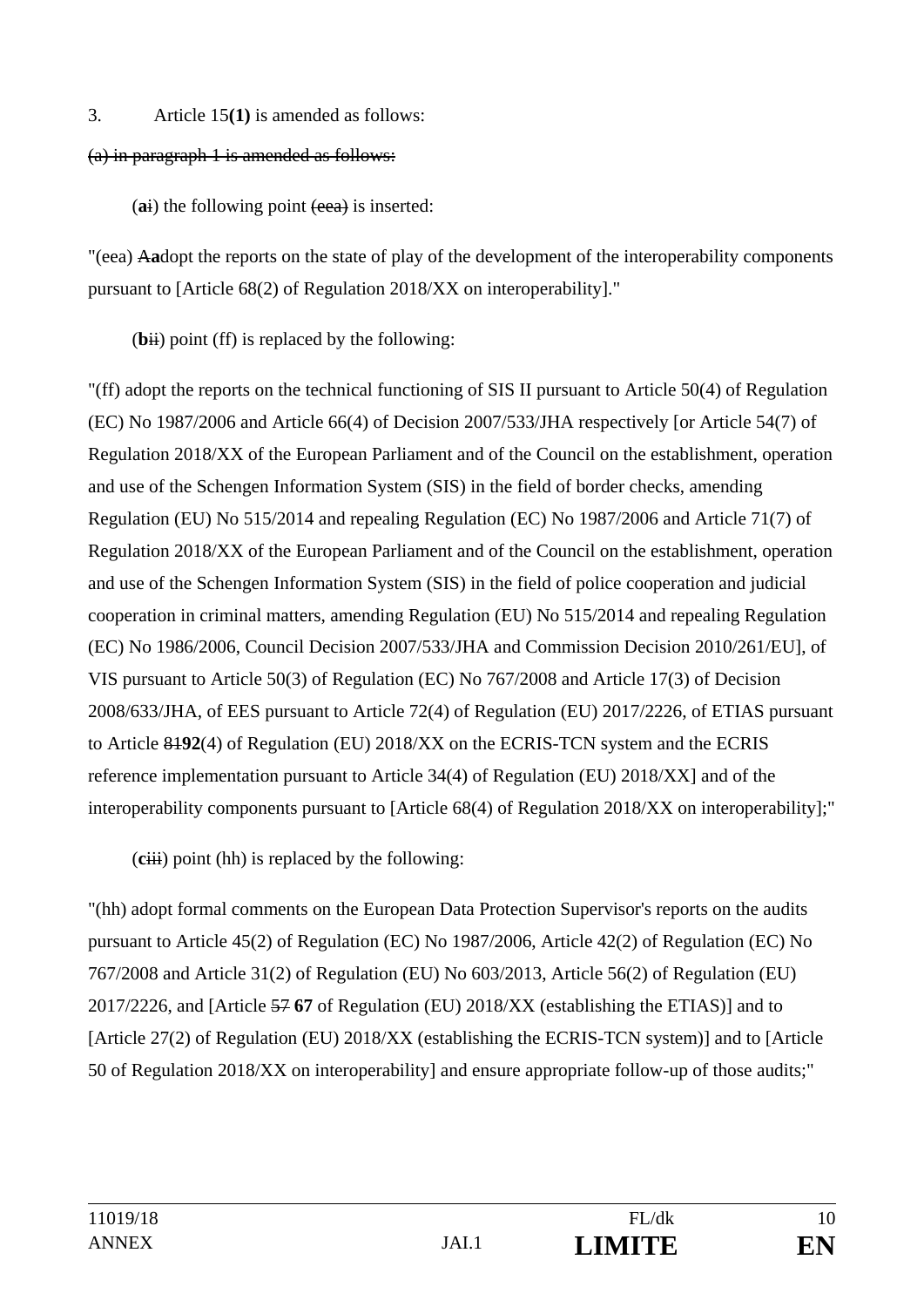#### 4. In Article 19**,** paragraph 4 is replaced by the following:

"4. Europol and Eurojust may attend the meetings of the Management Board as observers when a question concerning SIS II, in relation to the application of Decision 2007/533/JHA, is on the agenda. [The European Border and Coast Guard Agency may attend the meetings of the Management Board as observers when a question concerning SIS in relation to the application of Regulation (EU) 2016/1624 is on the agenda]. Europol may also attend the meetings of the Management Board as observer when a question concerning VIS, in relation to the application of Decision 2008/633/JHA, or a question concerning Eurodac, in relation to the application of Regulation (EU) No 603/2013, is on the agenda. Europol may also attend the meetings of the Management Board as an observer when a question concerning EES in relation to the application of Regulation (EU) 2017/2226 is on the agenda or when a question concerning ETIAS in relation to Regulation 2018/XX (establishing ETIAS) is on the agenda. [The European Border and Coast Guard Agency may also attend the meetings of the Management Board as observer when a question concerning ETIAS in relation with the application of Regulation 2018/XX (establishing ETIAS) is on the agenda.] [EASO may also attend the meetings of the Management Board as an observer when a question concerning the automated system for registration, monitoring and the allocation mechanism for applications for international protection referred to in Article 44 of Regulation (EU) establishing the criteria and mechanisms for determining the Member State responsible for examining an application for international protection lodged in one of the Member States by a thirdcountry national or a stateless person (recast) COM(2016) 270 final-2016/0133(COD), is on the agenda.] [Eurojust, Europol [the European Public Prosecutor's Office] may also attend the meetings of the Management Board as observers when a question concerning Regulation 2018/XX (establishing a centralised system for the identification of Member States holding conviction information on third-country nationals and stateless persons (TCN) to supplement and support the European Criminal Records Information System (ECRIS), and amending Regulation (EU) No 1077/2011 (ECRIS-TCN system) is on the agenda.] Europol, Eurojust and the European Border and Coast Guard Agency may also attend the meetings of the Management Board as observers when a question concerning [Regulation 2018/XX on interoperability] is on the agenda. The Management Board may invite any other person whose opinion may be of interest, to attend its meetings as an observer."